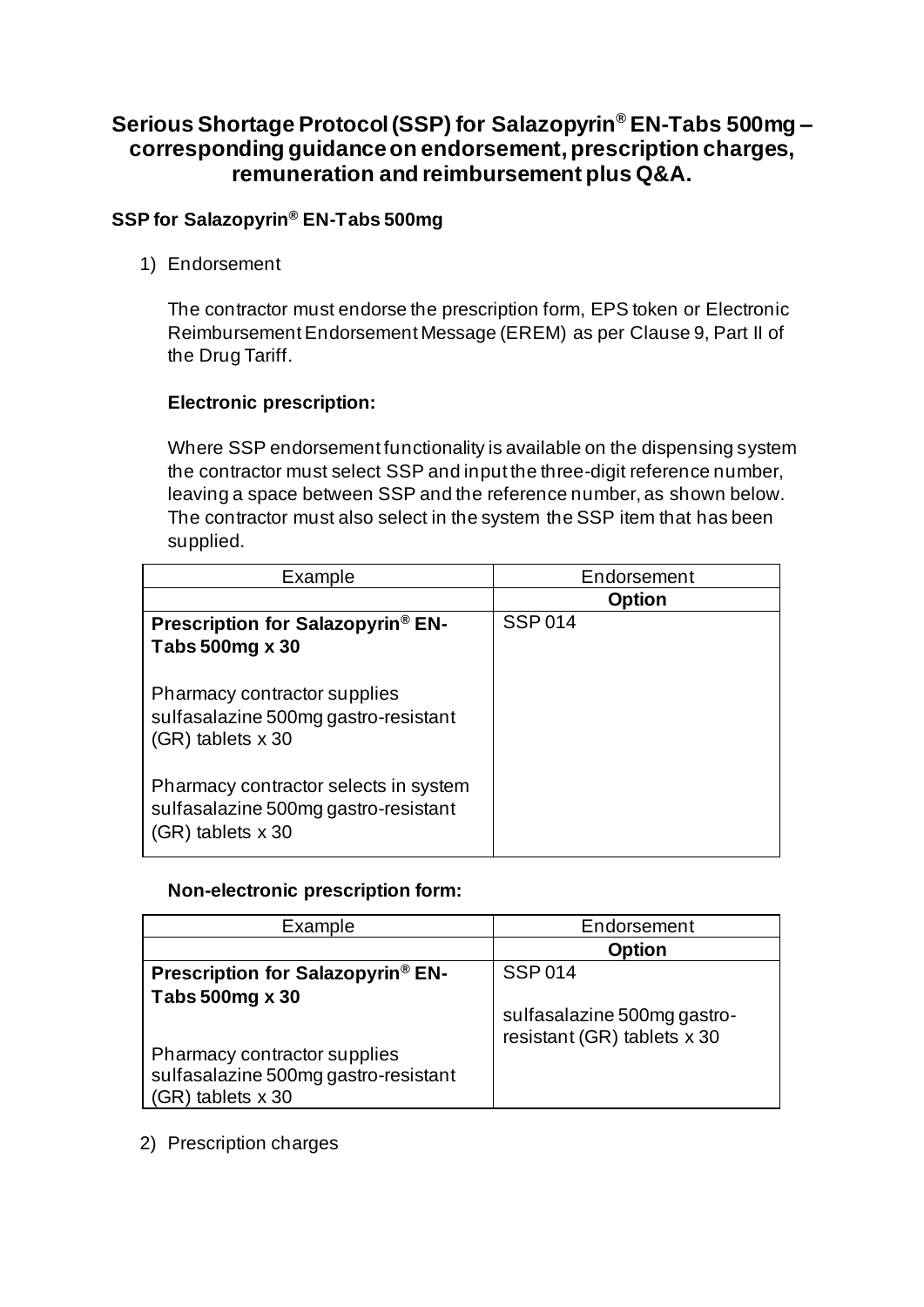Pharmacy contractors must take one prescription levy. Only one prescription charge will be applicable for patients who are not exempt from prescription charges.

3) Remuneration

Supply in accordance with the SSP will result in the following fees being paid to the contactor:

- One Single Activity Fee (£1.29)
- One SSP fee (£5.35)
- 4) Reimbursement

The supplied product in accordance with this SSP will be reimbursed as if it was dispensed against a prescription, i.e. in this instance contractors will be reimbursed the Part VIIIA reimbursement price for the sulfasalazine 500mg gastro-resistant (GR) tablets. The reimbursement price will account for VAT payment.

## **Q&A**

## **Will the SSPs apply to cross-border prescriptions?**

Yes. Patients from Scotland, Wales or Northern Ireland who present their prescriptions for Salazopyrin® EN-Tabs 500mg in England are eligible to receive an alternative supply under the terms of the SSP (only where pharmacists consider it appropriate to do so using their professional judgement).

### **Does the SSPs apply to private prescriptions?**

Yes. The scope of an SSP applies to valid prescriptions that meets the requirements of the Human Medicine Regulations (2012), so it would cover both NHS and private prescriptions, unless where it stated otherwise on the SSP itself.

### **Will prescription charges apply under an SSP?**

Yes, patients who are not exempt from prescription charges would continue to pay for this as usual. The only circumstance in which patients would not have to pay for a prescription charge is where an SSP recommends a lower quantity to be supplied. Please note that the SSP for Salazopyrin® EN-Tabs 500mg does not recommend a lower quantity to be supplied, so patients will continue to pay prescription charges (unless they are already exempt). For more information please see the above guidance.

### **Can pharmacists use their professional judgement to supply an alternative sulfasalazine product to patients that is not listed in the SSP e.g. dispersible tablets/ unlicensed/ special products?**

Pharmacists are not able to deviate from the recommendations on what to supply to patients as outlined in the SSP for Salazopyrin® EN-Tabs 500mg. However, if